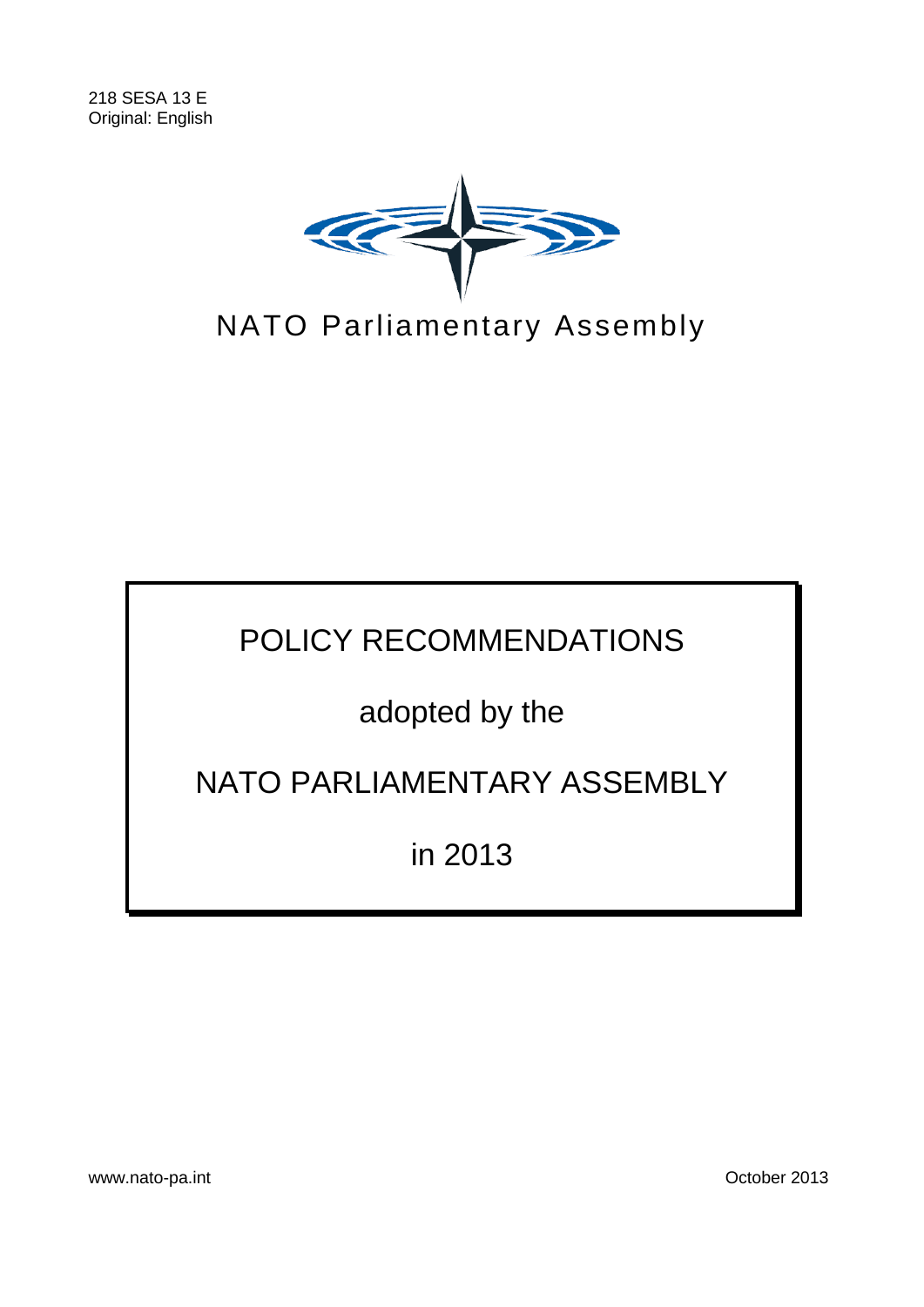## **TABLE OF CONTENTS**

| FURTHERING STABILITY AND THE EURO-ATLANTIC PROSPECTS OF THE<br><b>WESTERN BAI KANS</b>             |  |
|----------------------------------------------------------------------------------------------------|--|
| AFGHANISTAN: A RENEWED SECURITY, POLITICAL, AND ECONOMIC<br>ROADMAP FOR 2014 AND BEYOND            |  |
| THE ECONOMIC AND STRATEGIC IMPLICATIONS OF THE UNCONVENTIONAL<br>OIL AND GAS REVOLUTION            |  |
| THE GROWING STRATEGIC RELEVANCE OF ASIA-PACIFIC: IMPLICATIONS<br><b>FOR NATO</b>                   |  |
| THE CRISIS IN SYRIA: IMPLICATIONS FOR THE REGION AND BEYOND                                        |  |
| IMPROVING THE SURVIVABILITY OF NATO GROUND FORCES                                                  |  |
| NEW ENERGY IDEAS FOR NATO MILITARIES: BUILDING ACCOUNTABILITY,<br>REDUCING DEMAND, SECURING SUPPLY |  |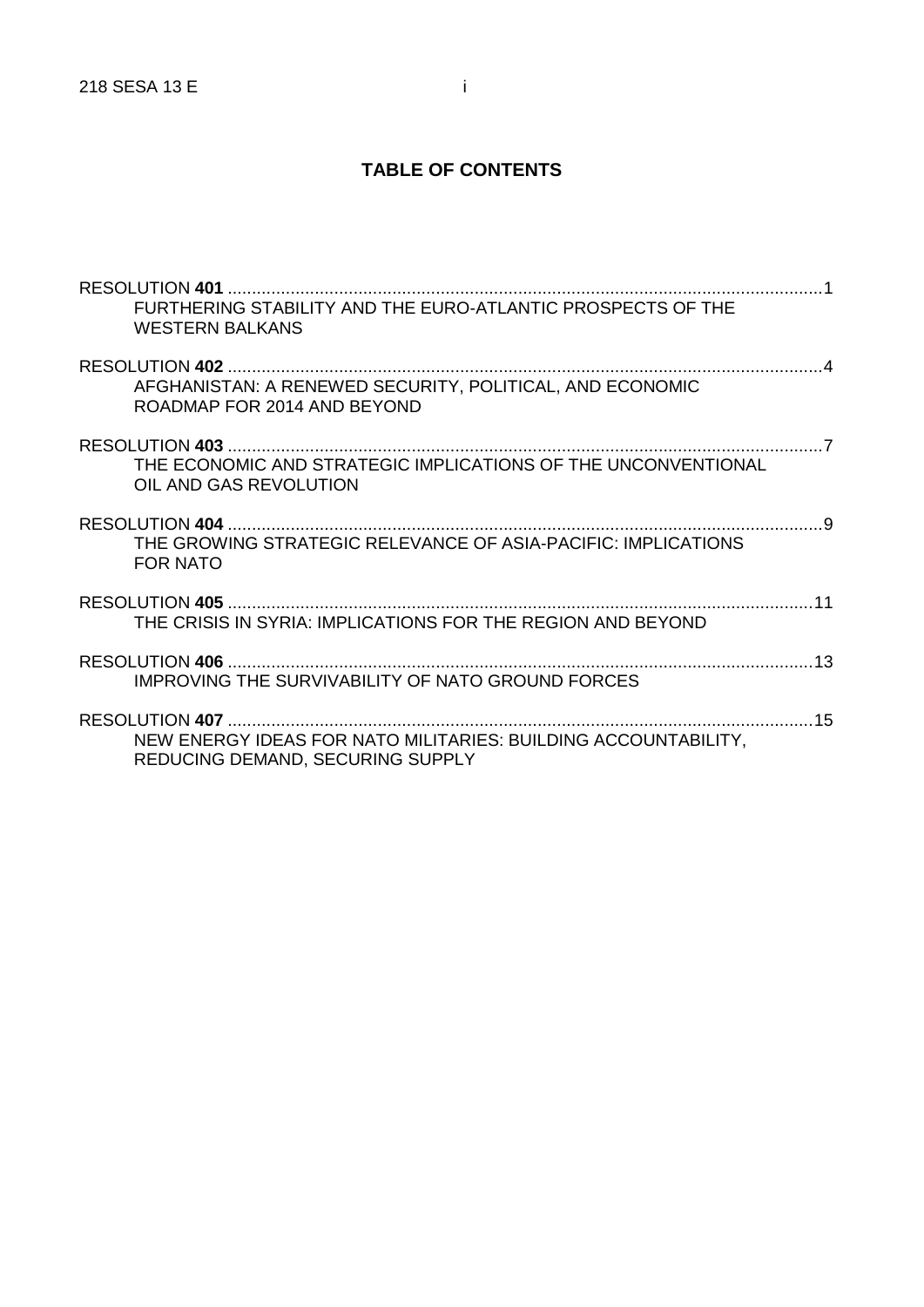on

## **FURTHERING STABILITY AND THE EURO-ATLANTIC PROSPECTS OF THE WESTERN BALKANS**

The Assembly,

1. *Reiterating* its firm commitment to NATO's "Open Door" policy and *inspired* by the unambiguous success of the previous rounds of NATO enlargement;

2. *Convinced* that the accession to NATO of Bosnia and Herzegovina, Georgia, Montenegro and the former Yugoslav Republic of Macedonia<sup>1</sup> as well as the accession to the European Union of all the aspiring countries, once they have met membership criteria, are essential steps towards fulfilling the vision of a Europe whole, free and at peace and key elements in fostering the stability of the region and its political and economic development;

3. *Noting* that NATO membership is subject to the ability of aspirant countries to create genuinely democratic societies, to contribute to Euro-Atlantic security, and to cultivate constructive relations with neighbours, and that no third country can veto the enlargement decisions;

4. *Congratulating* Croatia and its people on joining the European Union and *convinced* that this historic event provides a positive example and incentive for the entire region;

5. *Commending* the milestone agreement between Belgrade and Pristina of 19 April 2013 and *welcoming* the European Union's decisions to open accession talks with Serbia and to sign a Stabilisation and Association Agreement with Kosovo, which open new stabilisation and co-operation perspectives for the entire region;

6. *Underlining* the importance of nurturing harmonious inter-ethnic relations and fully functioning multi-ethnic societies which resonates with the fundamental values NATO Allies and EU member states share;

7. *Aware of* persistent challenges in the region with regard to fighting corruption and organised crime and ensuring transparent administration and independence of the judiciary and the media;

8. *Commending* KFOR for providing security and safety to all individuals and communities in Kosovo and *welcoming* KFOR's readiness to assist the implementation of the 19 April Agreement;

 $\overline{\phantom{a}}$ presented by the Committee on the Civil Dimension of Security and adopted by the Plenary Assembly on Monday 14 October 2013, Dubrovnik, Croatia.

<sup>1</sup> Turkey recognises the Republic of Macedonia with its constitutional name.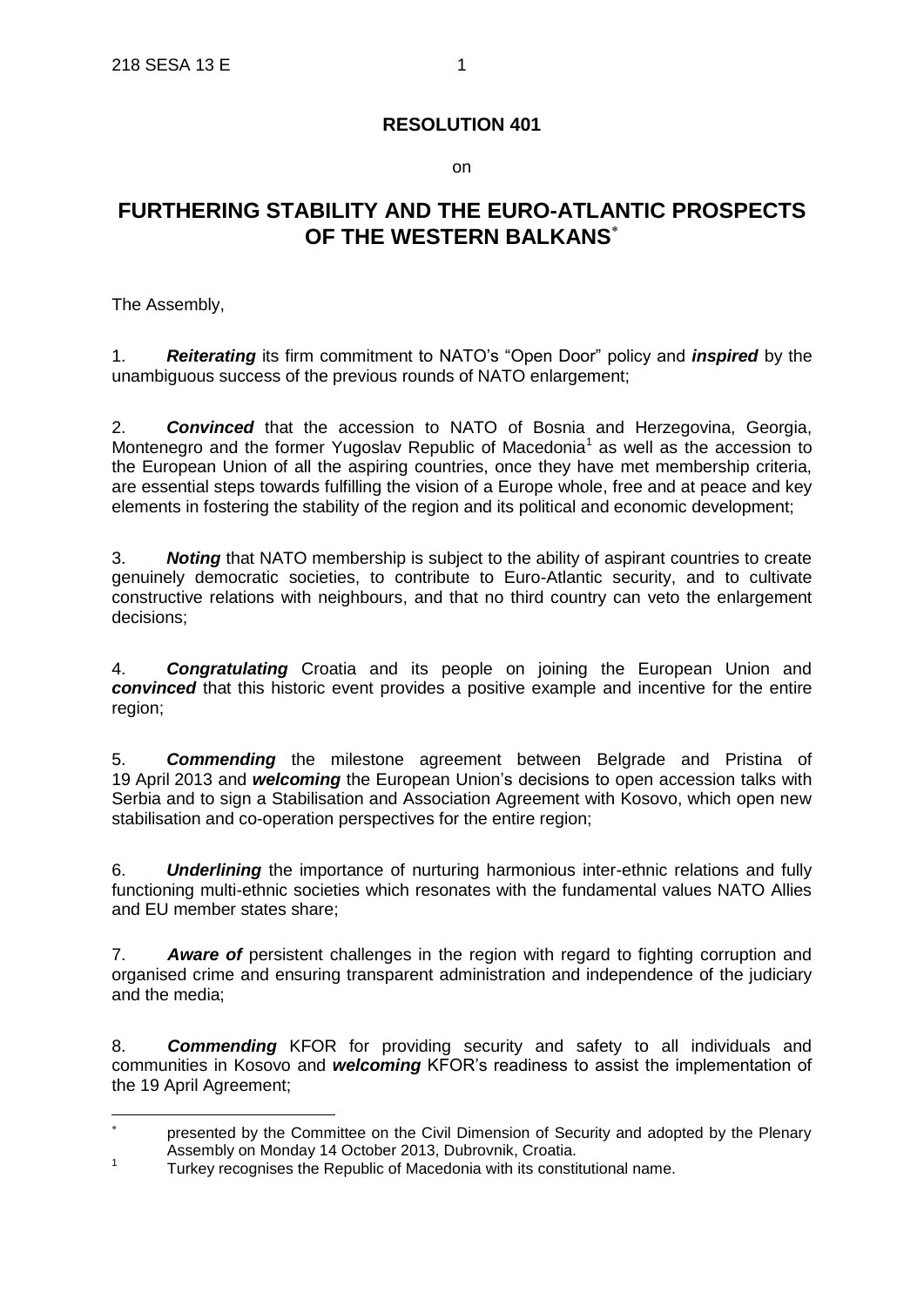9. *Stressing* the urgent need for comprehensive constitutional reforms in Bosnia and Herzegovina, both at state and entity levels, as a basis for the emergence of efficient and transparent institutions in the future;

10. *Welcoming* the progress made by Bosnia and Herzegovina in the defence sector and its decision to increase its contribution to the International Security Assistance Force (ISAF) in Afghanistan, while *regretting* persistent blockages on the issue of immovable defence property;

11. *Commending* the progress the former Yugoslav Republic of Macedonia has made in the sphere of domestic reforms and particularly its efforts to build a multi-ethnic society, and *praising* its substantial contribution to operations led by NATO, the EU and the UN;

12. *Regretting* that the unresolved 'name issue' remains an important obstacle to the Euro-Atlantic integration of the former Yugoslav Republic of Macedonia;

13. *Welcoming* Montenegro's impressive efforts to meet the Euro-Atlantic membership criteria and *praising* its contributions to NATO-led missions;

- 14. **URGES** the governments and parliaments of the North Atlantic Alliance and the EU:
- a. to reaffirm their commitment to the Euro-Atlantic perspective of the Western Balkans and Georgia and to consider taking the next steps in the process of NATO enlargement at its 2014 Summit, taking into account that the accession process is performance-driven and not calendar-driven, and that each candidate is judged on its own merits in accordance with criteria and preconditions set by NATO;
- b. to continue to provide incentives for further efforts undertaken to implement domestic reforms and to improve relations with neighbours;
- c. to maintain an international military and civilian presence in Bosnia and Herzegovina and in Kosovo for as long as the situation requires;
- d. to encourage regional political leaders to accelerate necessary constitutional and other internal reforms and to cultivate a culture of compromise and open constructive dialogue with domestic opponents and regional partners;
- e. to step up technical and expert assistance aimed at further strengthening civil society;
- f. to facilitate inter-ethnic dialogue and to support the creation of peaceful multi-ethnic, multi-cultural, and multi-religious societies in the region: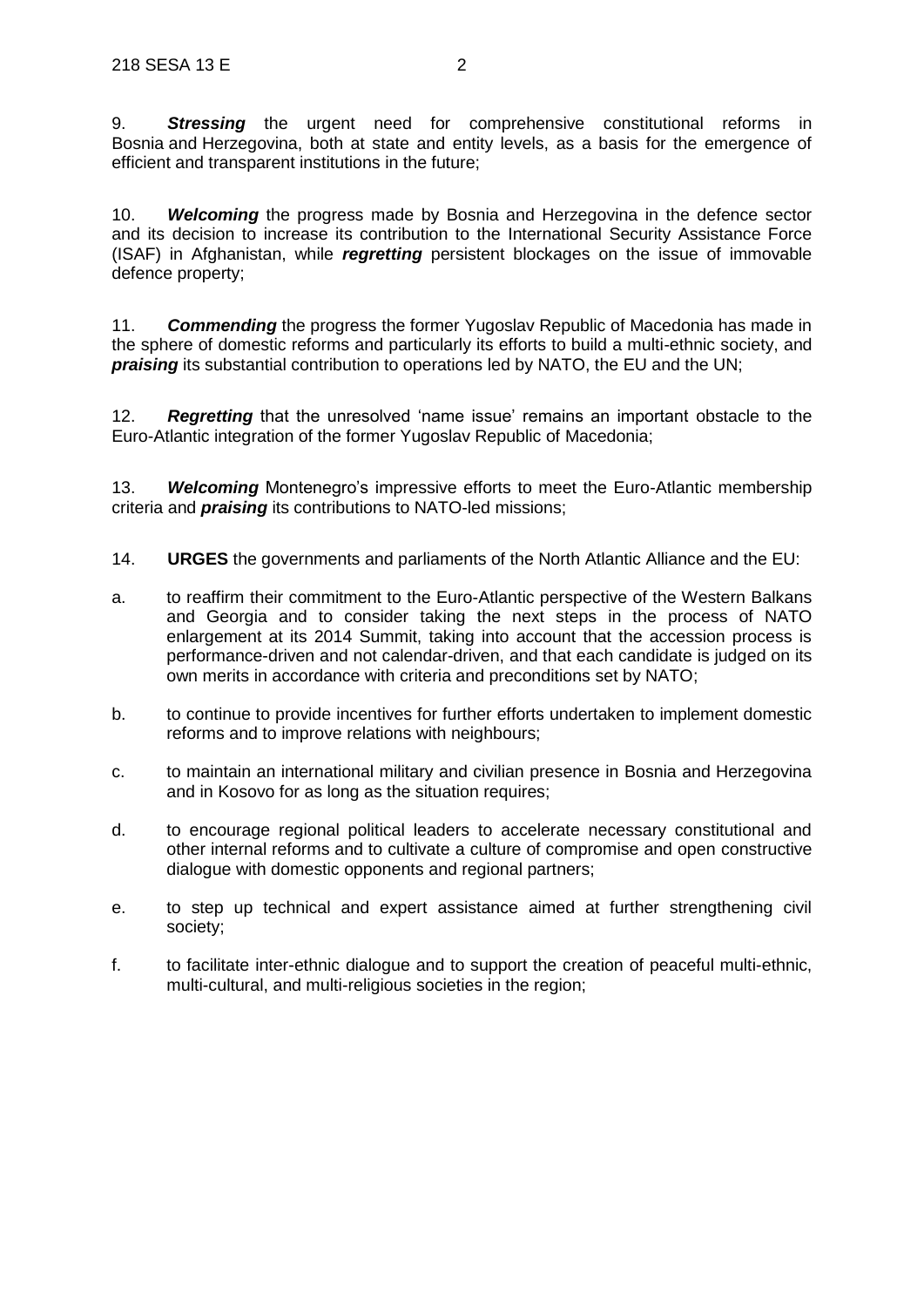- 15. **URGES** the government and Parliament of Bosnia and Herzegovina:
- a. to reach an agreement on a meaningful constitutional reform, which ensures the full implementation of the European Court of Human Rights' judgement in the Sejdić-Finci case;
- b. to promptly resolve the issue of immovable defence property;
- 16. **URGES** the relevant authorities in Kosovo and Serbia to remain fully and genuinely committed to the implementation of the 19 April Agreement;
- 17. **URGES** the government and Parliament of the former Yugoslav Republic of Macedonia to foster constructive dialogue among all political stakeholders and to ensure the independence of the judiciary and the freedom of the media;
- 18. **CALLS UPON** both Skopje and Athens to redouble their efforts to solve the 'name issue', thus strengthening Euro-Atlantic integration as well as stability and prosperity in the region; and,
- 19. **URGES** the government and Parliament of Montenegro to further implement security sector reforms, to strengthen the rule of law, to enhance the administrative capacities of state institutions, and to raise public awareness about NATO and the rights and responsibilities of membership.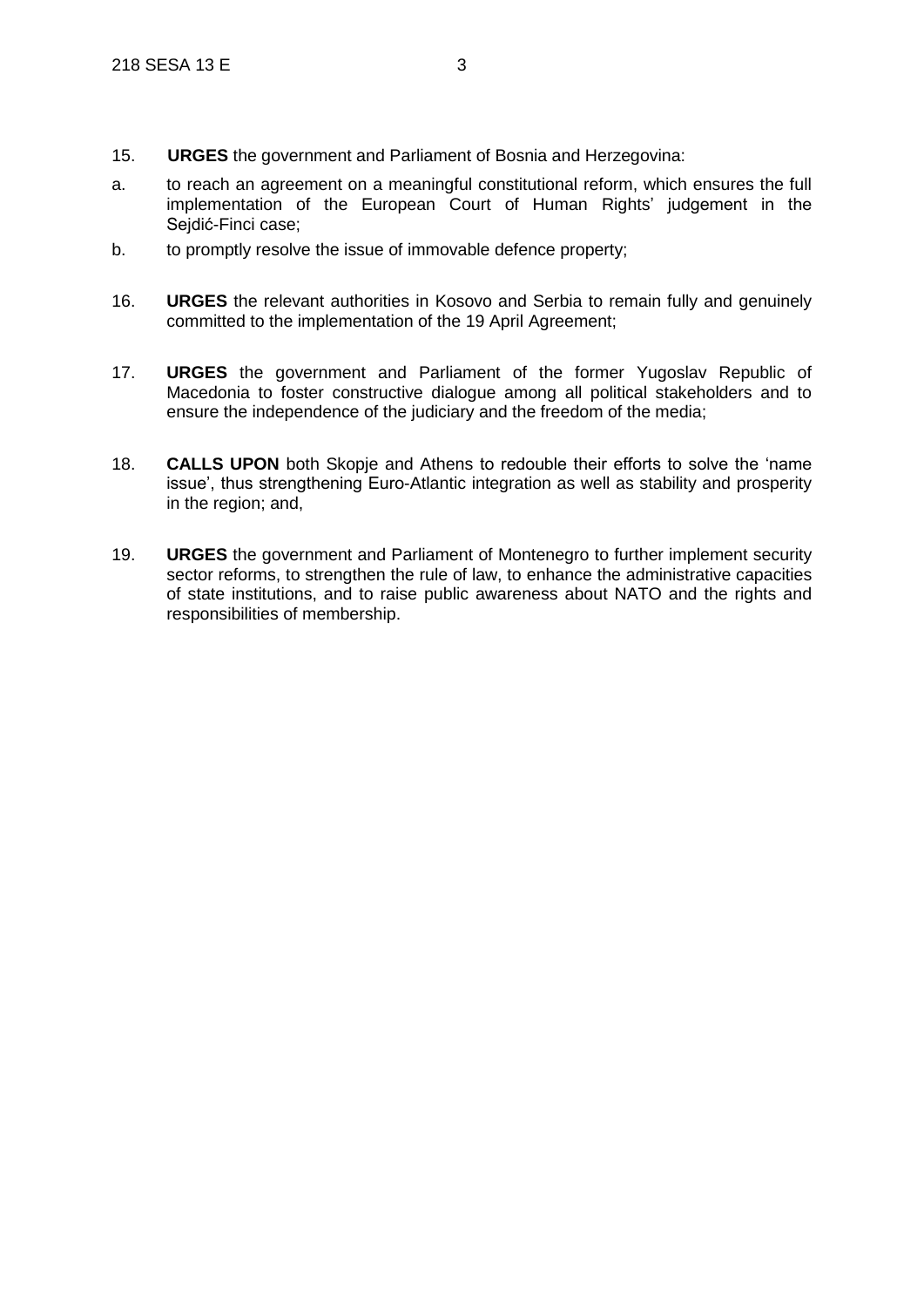on

## **AFGHANISTAN: A RENEWED SECURITY, POLITICAL, AND ECONOMIC ROADMAP FOR 2014 AND BEYOND**

The Assembly,

 $\overline{a}$ 

1. *Underlining* that NATO and its partner countries' strategic goals in Afghanistan are to ensure that the Afghan state will not again become a safe haven for terrorism, and to assist its government in bringing peace and stability to a war-weary population and a troubled region;

2. *Convinced* that Afghanistan, with the uninterrupted help of the International Security Assistance Force (ISAF), is on the pathway to achieve these goals, with progress continuing to be made at all levels on the ground;

3. *Applauding* the achievement of 'Milestone 2013', which marks the official handover of security responsibility for the entire territory of Afghanistan from ISAF to the Afghan National Security Forces (ANSF), as well as ISAF's continued efforts as a Security Force Assistance (SFA) mission to train, advise, and assist the ANSF;

4. *Commending* the *Inteqal* transition programme, particularly the progress of the ANSF in their struggle against insurgent forces and their success in providing security for the Afghan people, but *expressing concern* for the rising casualty tolls seen over the past year;

5. *Underscoring* that long-term stability in Afghanistan depends on continued political, social and economic progress, as well as on the ANSF's capacity to reflect and protect the diversity of the Afghan population;

6. *Supporting* the Afghanistan Peace and Reintegration Program (APRP) in its efforts to reintegrate insurgents who renounce violence and their ties to armed groups and terrorist organisations;

7. *Recalling* the necessity for organising a credible, inclusive, and transparent presidential election in 2014 and *stressing* the importance of the international community's commitment to support democracy and pluralism in the Afghan institutions and among its political leaders;

8. *Recognising* the progress the Afghan government has achieved in building durable state institutions, a sustainable civil society and anti-corruption mechanisms, but *stressing* that additional efforts are needed;

9. *Emphasising* the imperative of renewed negotiations between the Afghanistan High Peace Council (HPC) and the designated Taliban representatives and other insurgents operating in the country, but *supporting* President Karzai's stated preconditions for reconciliation endorsed by the relevant UN Security Council resolutions: disarmament, breaking of ties with international terrorist organisations, including al-Qaeda, and acceptance of the Afghan Constitution;

<sup>\*</sup> presented by the Defence and Security Committee and adopted by the Plenary Assembly on Monday 14 October 2013, Dubrovnik, Croatia.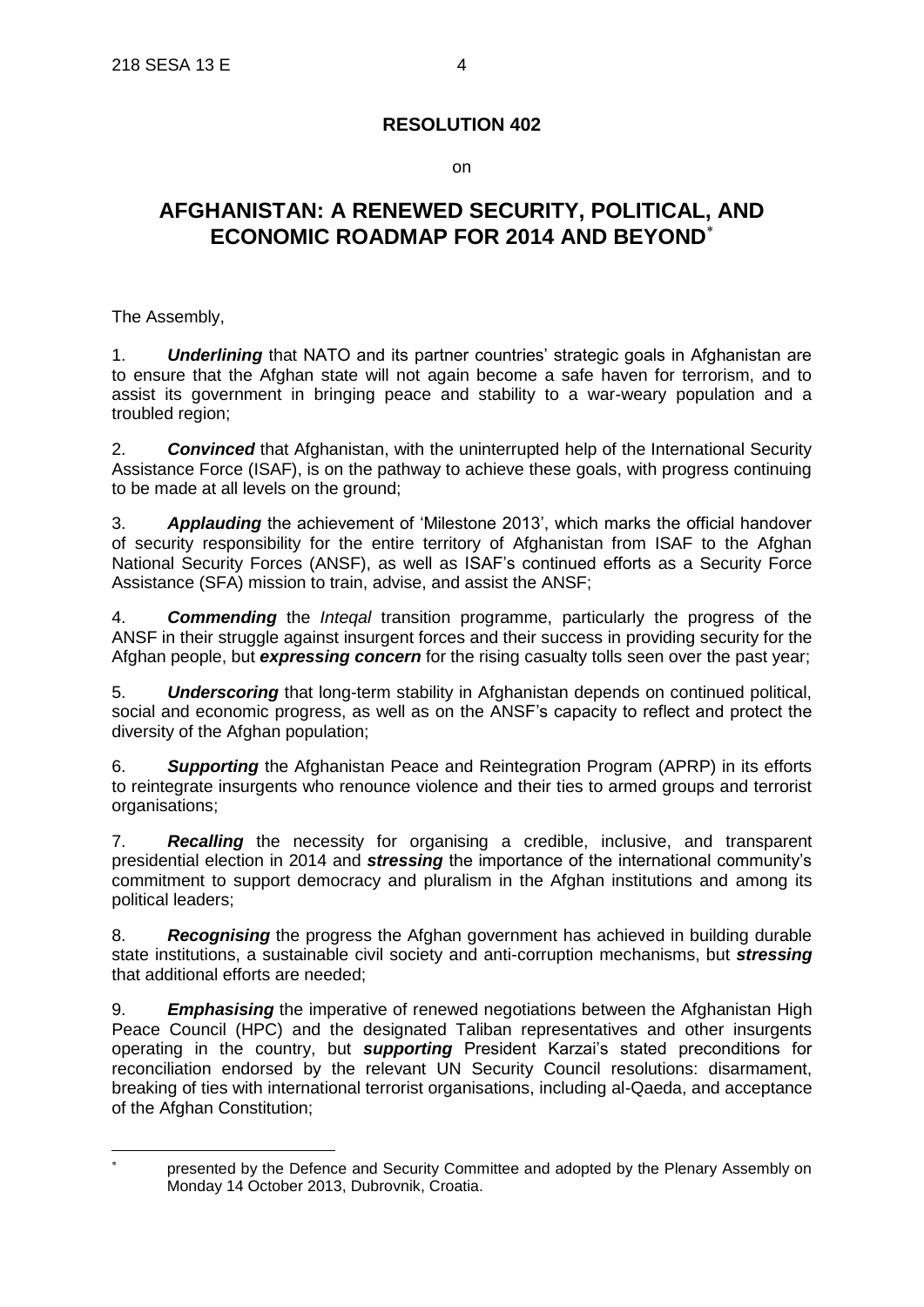10. *Underscoring* and *understanding* the increased fiscal constraints the Afghan government will face after the drawdown of international forces and their associated revenues; and,

11. *Appealing*, therefore, to the international community to reinvest part of the 'drawdown dividend' into the future of the ANSF.

- 12. **URGES** member governments and parliaments of countries contributing to ISAF:
- a. to express unequivocal political and economic support to the Afghan people after the drawdown in December 2014; and, to work with the government of Afghanistan as an equal partner and to create a mutually beneficial relationship based on trust;
- b. to commit themselves to maintaining Alliance cohesion, drive, and desire for a successful security transition to Operation Resolute Support, including the provision of a reserve rapid reaction force to protect it;
- c. to work diligently to negotiate and sign a post-2014 Status of Forces Agreement (SOFA) outlining the legal framework for foreign troops in the country after December 2014;
- d. to give financial, technical, and security assistance to the 2014 presidential election;
- e. to remain ready to advise and assist Afghan government institutions in the development and implementation of their border security policies, particularly those addressing illegal migration, drug trafficking and other threats to our societies;
- f. to build upon the Tokyo framework and to set clear and achievable benchmarks for the continued improvement of the strength, transparency, and efficacy of all Afghan state institutions, particularly the ANSF;
- g. to encourage the Afghanistan HPC in its negotiations with the designated Taliban representatives and other insurgents to establish a lasting peace in Afghanistan;
- h. to prepare their publics for the range of possible outcomes of the Peace and Reconciliation Process, while simultaneously convincing them of the need to reinvest in the future security and prosperity of the Afghan state;
- i. to continue to promote respect for human rights and gender equality in Afghanistan beyond 2014 by encouraging a diverse and sustainable civil society;
- j. to support broad co-operation with relevant regional structures, in particular in the sphere of fighting drug trafficking from Afghanistan, extremism and challenges for regional stability;
- k. to include in all negotiations and agreements with Afghan authorities the commitment to maintain and improve progress in the domain of the rights of Afghan women and girls, to establish a mechanism for the assessment of this obligation and to make support conditional to compliance.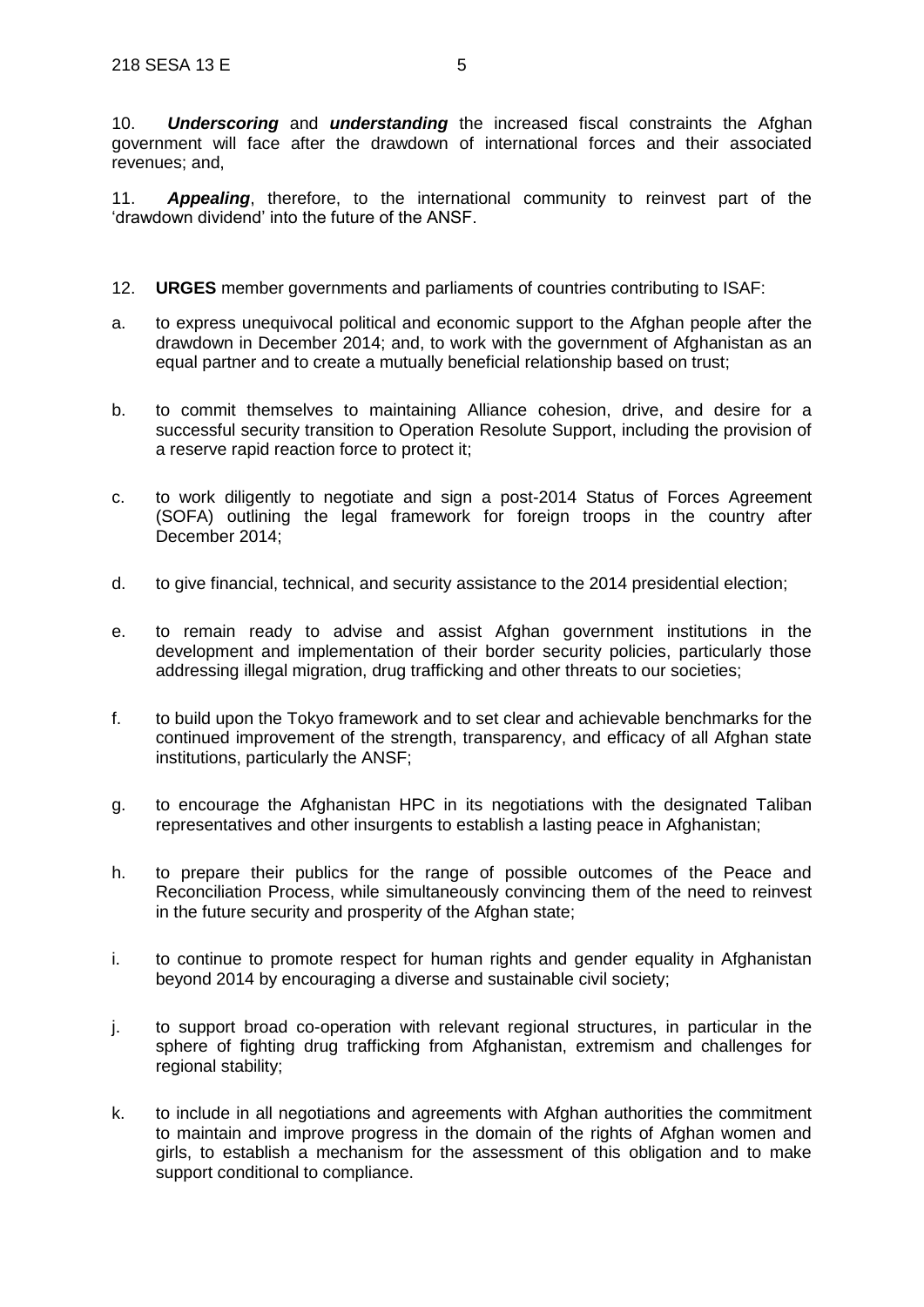- 13. **CALLS UPON** the government and Parliament of Afghanistan:
- a. to work diligently with the United States and NATO to develop a mutually beneficial and feasible post-2014 SOFA;
- b. to recognise the vital importance of partnering with NATO and its partner countries to continue training and assisting the ANSF after 2014;
- c. to continue to strengthen and diversify the ANSF to ensure that they:
	- i. maintain the balance of power in the fight against the insurgency;
	- ii. continue with their insurgent reintegration programmes;
	- iii. represent the rich ethnic diversity of the country;
- d. to step up their efforts to negotiate a durable and peaceful resolution of the conflict with insurgents:
- e. to continue to build a robust democratic political sphere, dedicated to pluralism through continued electoral reform in order to represent the true will of all of the Afghan people;
- f. to continue to fight persistent institutional corruption; and,
- g. to expand their existing efforts to improve relations with neighbouring countries, particularly Pakistan, as well as other international actors working to develop a stable, strong, and independent Afghanistan.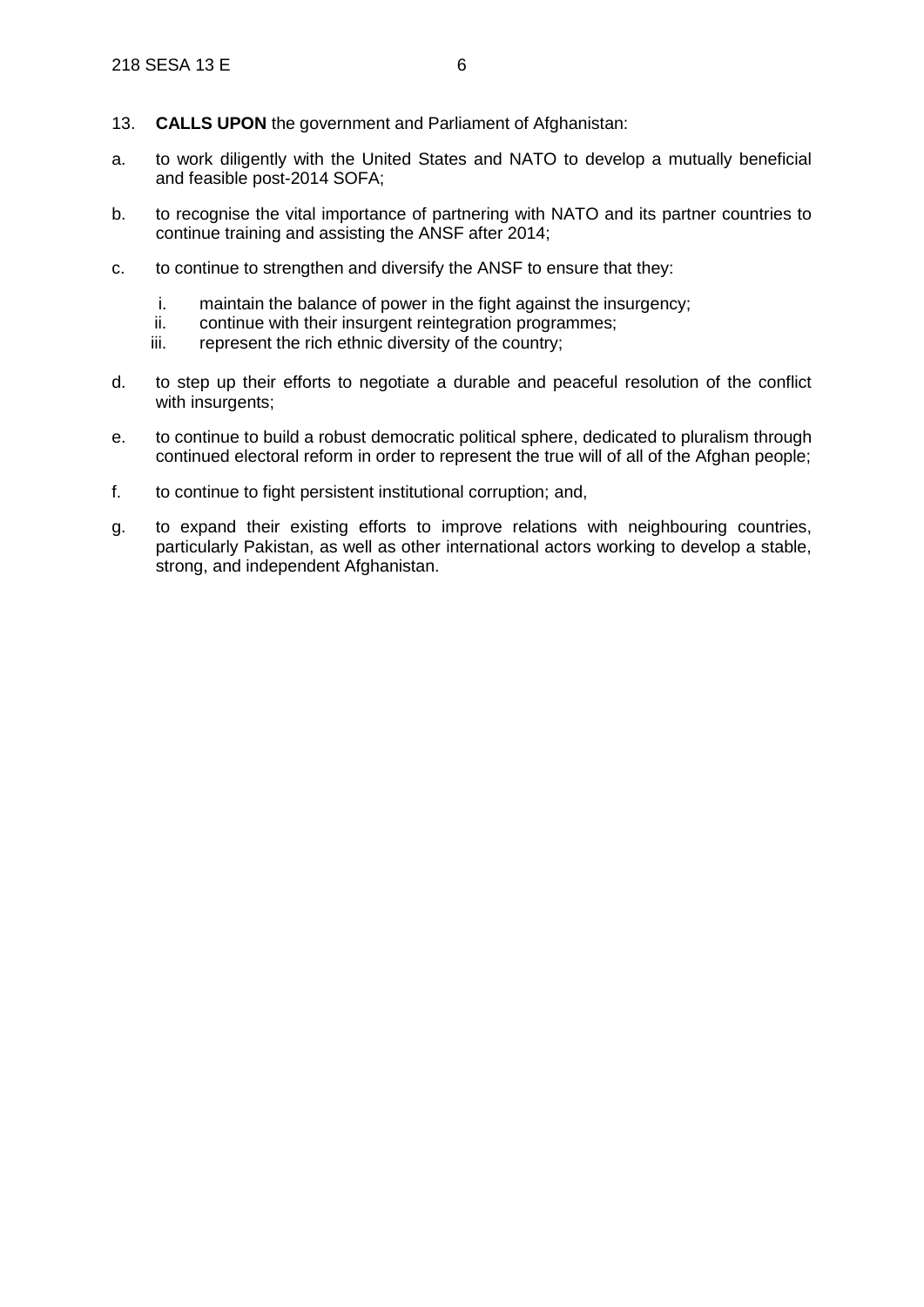on

## **THE ECONOMIC AND STRATEGIC IMPLICATIONS OF THE UNCONVENTIONAL OIL AND GAS REVOLUTION**

The Assembly,

 $\overline{a}$ 

1. *Acknowledging* that revolutionary advances in hydraulic fracturing and horizontal drilling have dramatically reversed the decline in oil and natural gas production in North America;

2. *Affirming* that the continued expansion of unconventional gas and oil production in North America and elsewhere could dramatically alter regional and global energy markets and the energy security outlook of many countries;

3. *Appreciating* that if extracted with proper environmental safeguards, such as those outlined in the IEA's (International Energy Agency) Golden Rules, unconventional oil and gas production can generate a range of economic and security benefits;

4. *Concerned* about potential environmental damages and adverse social impacts linked to under-regulation or improper oversight of these emerging industries;

5. *Recognising* that this industry, like some renewable industries, has not always been entirely transparent about the potential environmental and other costs to regions where the drilling is occurring;

6. *Worried* that overreliance on the promise of unconventional oil and gas could divert political attention and financial resources from the development of more sustainable and cleaner energy technologies that have a far lower carbon footprint at a time when prices of these secure and clean energy sources are beginning to fall;

7. *Cognizant* that resistance to the shale oil and gas industry is widespread in some Allied countries, sometimes because of strong lobbying, sometimes for perfectly justified reasons, including population density and water shortages;

8. *Noting* also that Europe faces a potential competitive shock if its energy prices remain so much higher than those of North America as this will drive up the relative costs of production in Europe when these costs are plunging on the other side of the Atlantic;

9. *Recognising* that Allied nations in Europe and North America have an objective need to diversify energy supplies and to lessen energy dependencies on sole or oligopolistic suppliers;

10. *Concerned* that some European countries lack the know-how, investment capital, legal, regulatory and organisational structures needed to exploit unconventional energy endowments in an economic fashion;

<sup>\*</sup> presented by the Economics and Security Committee and adopted by the Plenary Assembly on Monday 14 October 2013, Dubrovnik, Croatia.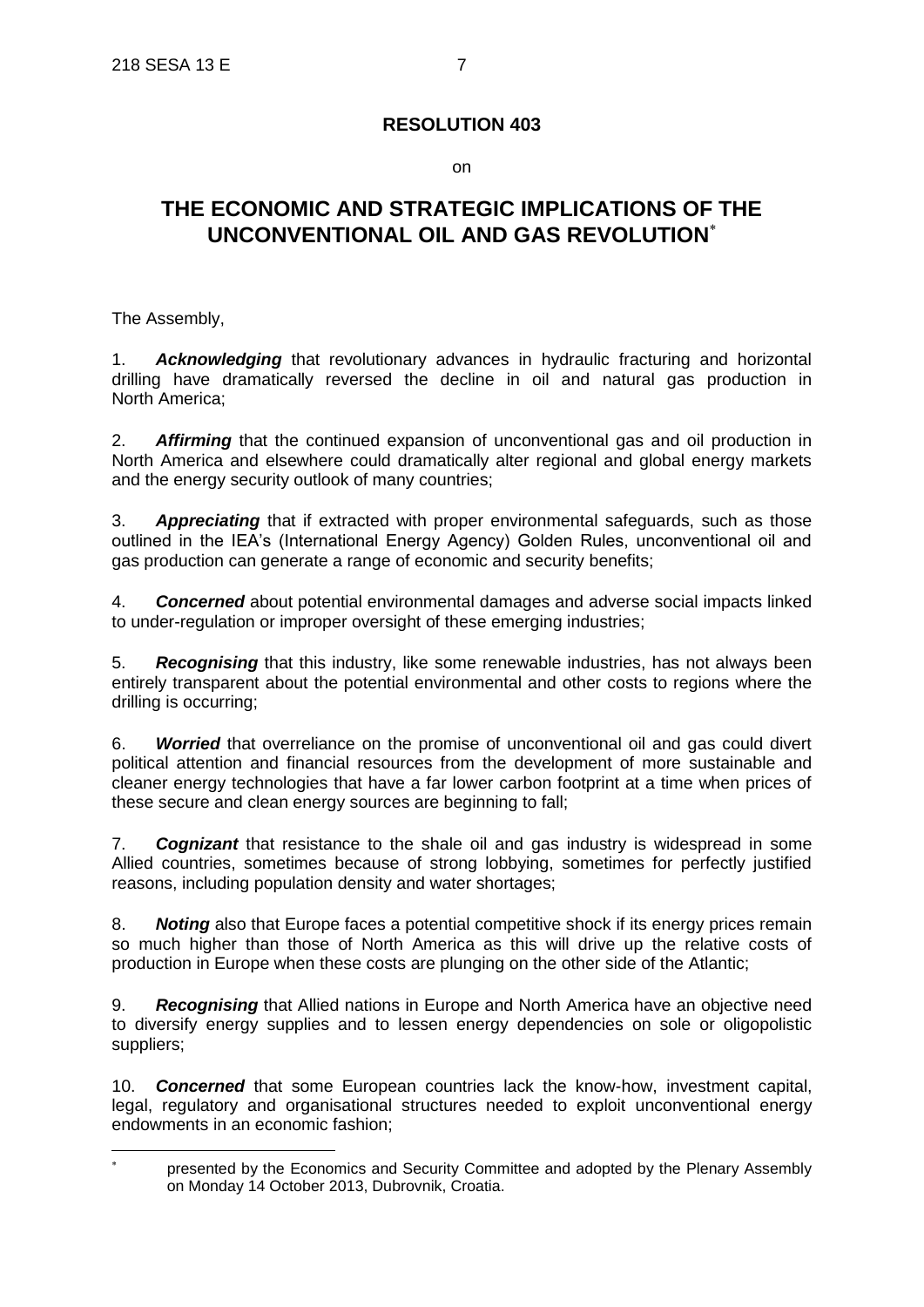11. *Concerned* that countries enjoying very powerful positions in supplying oil and gas to Europe will undertake measures to discourage the development of unconventional oil and gas industries in the countries that they are currently supplying;

**Acknowledging** that the development of LNG (Liquefied Natural Gas) export and reception facilities will help globalise the trade in natural gas, further align highly differentiated regional prices, and provide a number of countries with new opportunities for diversifying their energy supplies;

13. *Understanding* that the boom in unconventional gas and oil might begin to challenge the traditional structure of the global energy industry which has long been dominated by cartels, oligopolies and state-run producers;

- 14. **URGES** member governments and parliaments of the North Atlantic Alliance:
- a. to work together to enhance energy security and to see environmentally responsible hydraulic fracturing as one but certainly not the only means of doing so;
- b. to pursue reforms that encourage energy efficiency by adopting sensible standards, employing emerging energy saving technologies and developing regulatory frameworks that will further lower the ratio between energy costs and GDP growth while enhancing energy security;
- c. to develop a more integrated and transparent marketplace for energy with the appropriate infrastructure and policies to make this possible;
- d. to work towards greater energy diversification through the development not only of unconventional oil and gas industries but also a range of sustainable energy technologies which will provide clean, safe and secure energy in the future;
- e. to develop a comprehensive energy policy that incorporates both  $CO<sub>2</sub>$  emission reductions and targets for renewable energy use;
- f. to ensure that externality costs are reflected in energy prices; and,
- g. to reach out to publics to explain in a transparent fashion the costs and benefits of horizontal drilling and hydraulic fracturing and to determine a publicly acceptable path forward in the most effective and efficient manner possible.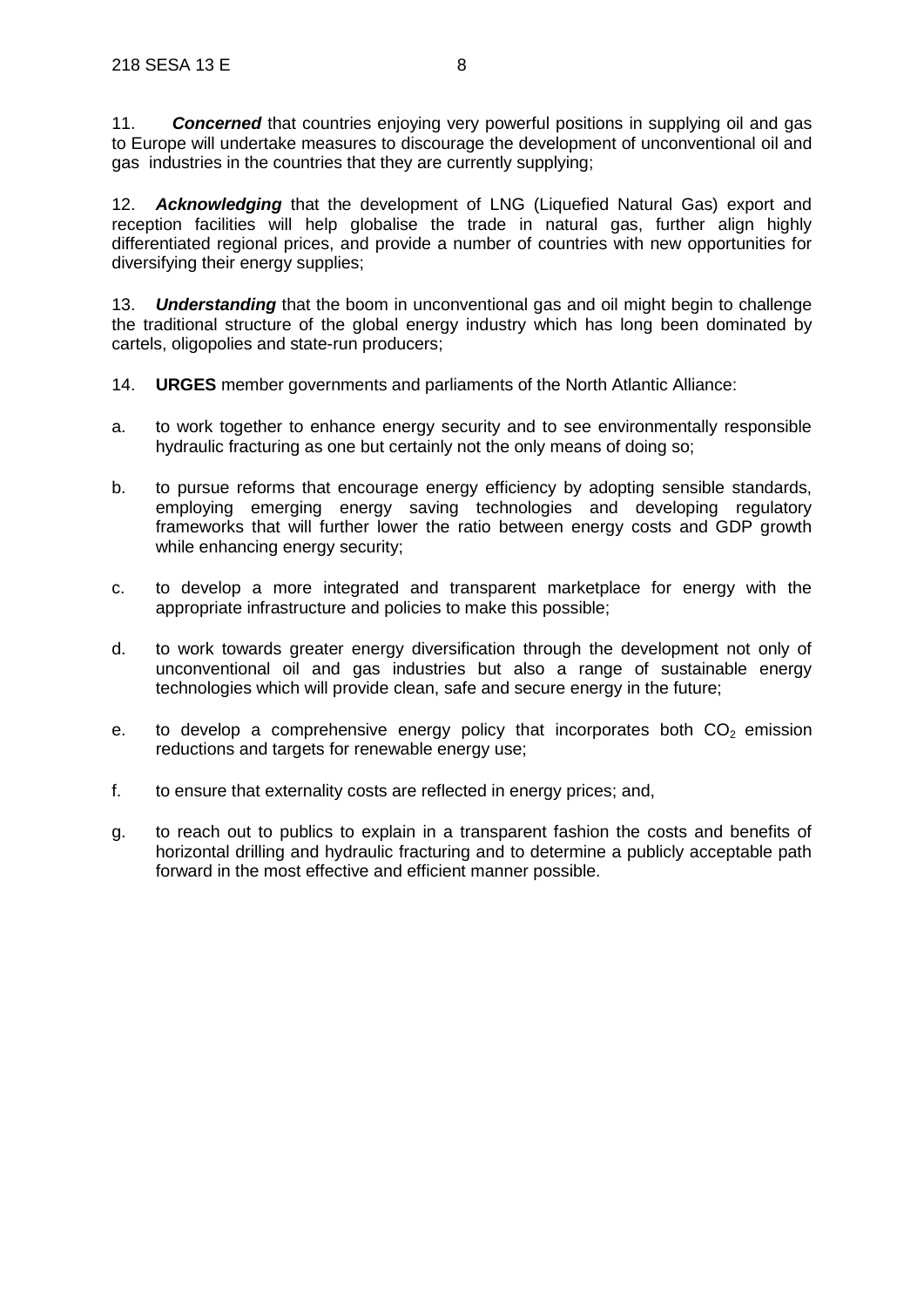on

## **THE GROWING STRATEGIC RELEVANCE OF ASIA-PACIFIC: IMPLICATIONS FOR NATO**

The Assembly,

1. *Recognising* that today's security threats - including failed or failing states, regional instability, the spread of weapons of mass destruction, terrorism, cyber security, and maritime piracy - are not confined to the Euro-Atlantic region but are global in nature;

2. *Understanding* that the Asia-Pacific region is of growing importance to the security and economic well-being of NATO member states and *noting* that the countries of the Asia-Pacific region and the Alliance share a host of security challenges;

3. *Strongly condemning* the Democratic People's Republic of Korea's (DPRK) pursuit of a nuclear programme in defiance of its international commitments as well as its belligerent rhetoric towards its neighbours, including the United States, an Alliance member, as well as the Republic of Korea and Japan, two NATO partners;

4. *Aware* that various partner countries already co-operate with NATO in different ways and that partners have the option of engaging in a variety of flexible formats, based on common interests;

5. *Emphasising* that through training and military-to-military contacts, NATO can help partner countries to improve their ability to safeguard their own regional security and to manage and prevent crisis situations in their neighbourhood;

6. *Commending* NATO partners, including partner countries in Asia-Pacific - Australia, Japan, New Zealand, the Republic of Korea and Singapore - for their important contributions to NATO-led missions, in particular in Afghanistan;

7. *Reminding* governments and parliaments of NATO member states that the 2010 Strategic Concept identifies co-operative security through maintaining a global outlook and partnerships as one of the three core tasks for NATO in the  $21<sup>st</sup>$  century;

8. *Commending* the progress already achieved in co-operating with Asian partners, notably in areas such as managing crisis situations, disaster relief, counter-terrorism, counter-piracy and cyber defence;

9. *Convinced* that future NATO engagements in Asia-Pacific would not include a military presence in the region, but would focus on harmonising positions on regional crises, on confidence-building measures and binding the maximum number of partners into a structured security community through consultations, information exchange, military training and maintaining force interoperability;

 $\overline{a}$ \*

presented by the Political Committee and adopted by the Plenary Assembly on Monday 14 October 2013, Dubrovnik, Croatia.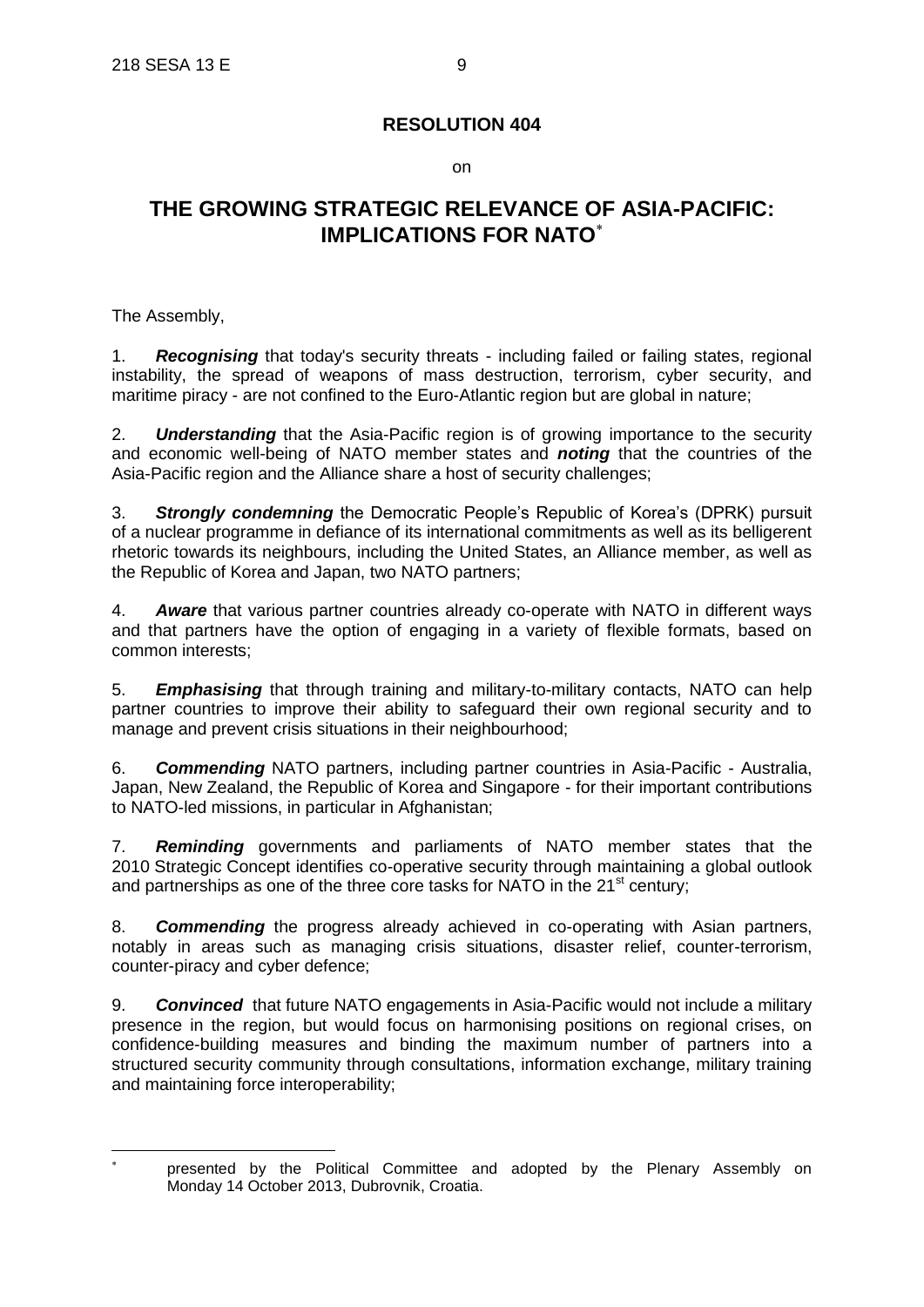- 10. **URGES** member governments and parliaments of the North Atlantic Alliance and NATO:
	- a. to develop further NATO's partnerships, including with countries in Asia-Pacific, and identify new areas of joint interest and collaboration, while preserving the ability of each partner to form tailored co-operative relationships with the Alliance;
	- b. to devise a partnership policy that institutionalises the close operational co-operation with partners in Asia-Pacific that share the values of the Alliance, thereby allowing to maintain the military interoperability that has been achieved;
	- c. to explore ways to foster dialogue with Asia-Pacific countries which do not want to engage in a formal relationship with NATO;
	- d. to consider establishing a structured dialogue with China to promote openness, trust and information exchange; and,
	- e. to co-ordinate their policies in order to achieve a diplomatic solution to ending the DPRK's nuclear weapons and missile programmes.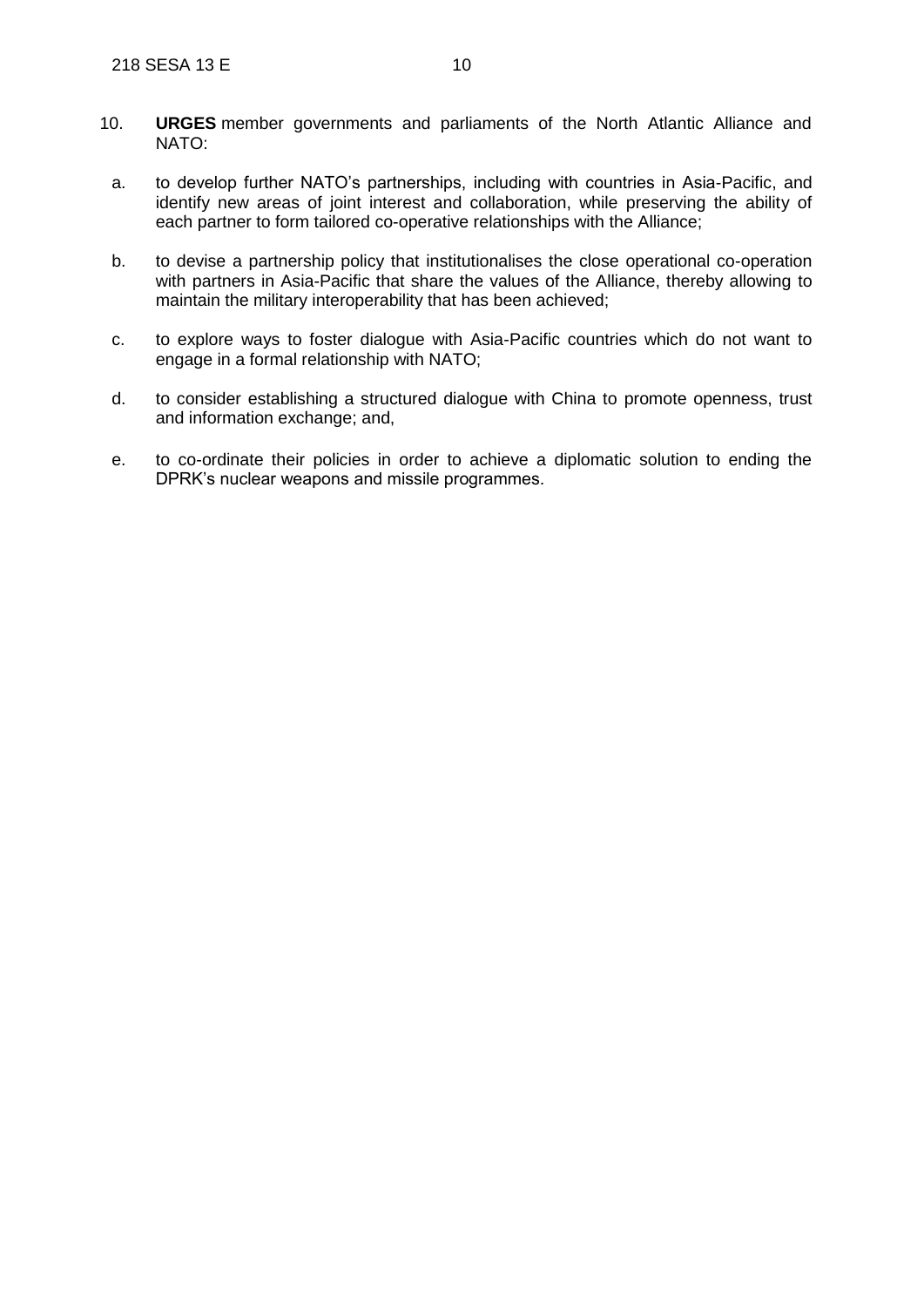#### on

## **THE CRISIS IN SYRIA: IMPLICATIONS FOR THE REGION AND BEYOND**

The Assembly,

1. *Recalling* its Resolution 399 on *Developments in Syria: Security Implications for the Region and Beyond*, adopted in November 2012, and *reiterating* its policy recommendations;

2. *Condemning* the brutal and indiscriminate use of force against innocent civilians and the extensive and persistent violations of human rights by the regime of Bashar al-Assad and other parties to the conflict, which have resulted in the death of tens of thousands of Syrians, including many women and children, and in the displacement of over six million persons, including two million refugees in neighbouring countries;

3. *Outraged at* and *strongly condemning* the use of chemical weapons against an unprotected civilian population in the Damascus suburbs on 21 August 2013, which left well over 1,000 people dead and thousands injured, including infants, children and women;

4. *Noting* that the information available from a wide variety of sources implicates the Syrian regime as responsible for the use of chemical weapons in this attack;

5. *Affirming* that this attack constitutes a blatant violation of international law, and therefore a war crime and a crime against humanity;

6. *Condemning* the shelling of locations inside Turkey by the Syrian regime's forces, and *expressing* solidarity with Turkey in the face of these flagrant violations of its sovereignty;

7. *Warning* that the longer the conflict in Syria endures, the more likely it is to attract even more extremist groups whose goals are fundamentally undemocratic and profoundly threatening to regional stability and international security;

8. *Concerned* that the economic and institutional collapse of Syria is causing enormous human suffering that will affect the country and its citizens for decades;

9. *Bearing in mind* that NATO's New Strategic Concept and the Chicago Summit Declaration underline NATO's commitment to crisis prevention and to support for countries in crisis;

10. *Commending* Turkey, Jordan, Lebanon and Iraq for hosting the bulk of the refugees from Syria and *recognising* that the flow of refugees to these and other countries is straining their infrastructure, water supplies, medical capacities, and economies;

 $\overline{a}$ \*

presented by the Political Committee and adopted by the Plenary Assembly on Monday 14 October 2013, Dubrovnik, Croatia.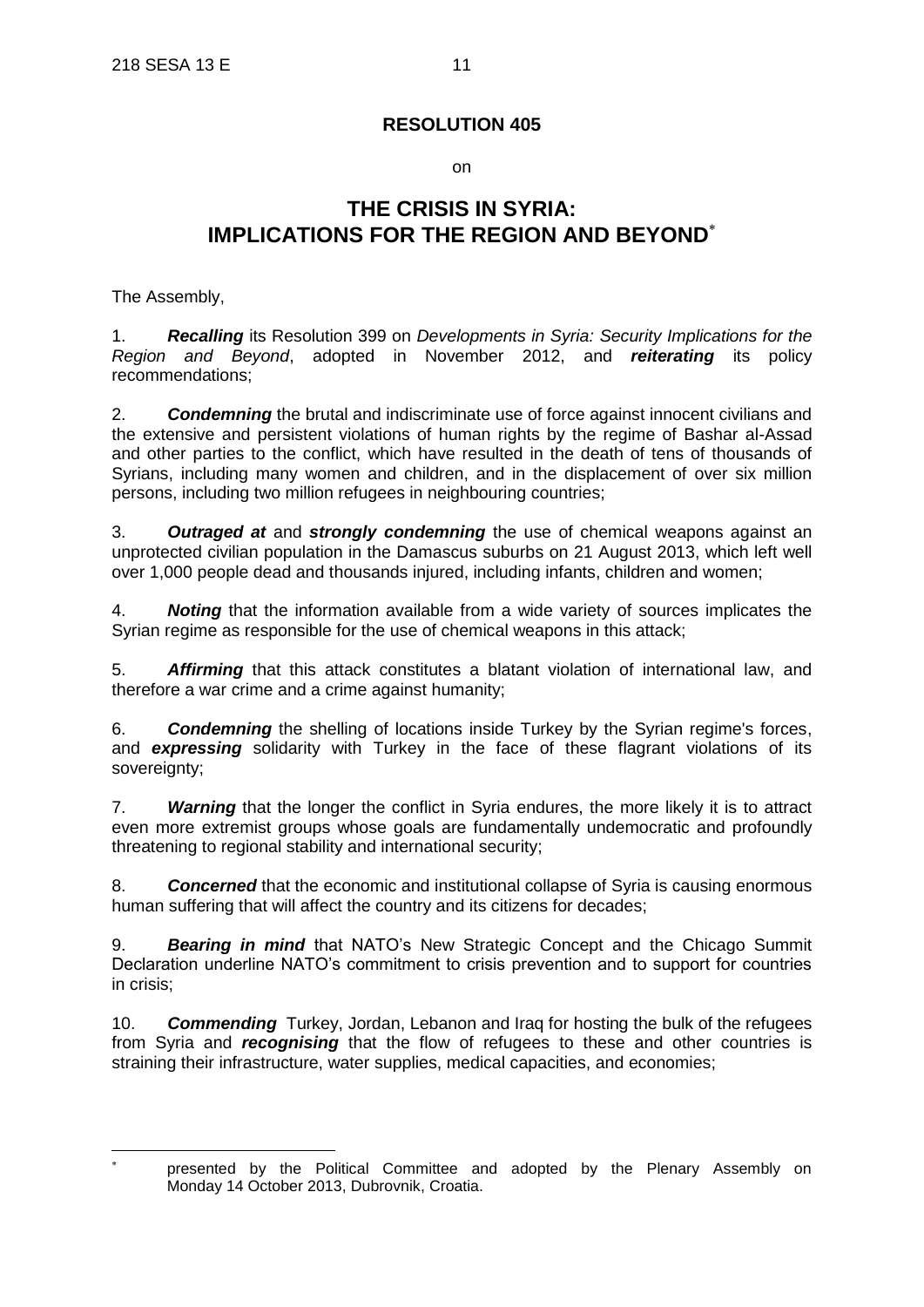11. *Applauding* the agreement between the Russian Federation and the United States of America on a framework for the elimination of Syrian chemical weapons and *welcoming*  formal accession of the government of Syria to the Convention on the Prohibition of the Development, Production, Stockpiling and Use of Chemical Weapons and on their Destruction;

12. *Welcoming* also and *fully supporting* United Nations Security Council Resolution 2118 which requires the destruction of Syria's chemical weapons stockpiles, calls for reconvening the Geneva peace talks and endorses the establishment of a transitional governing body in Syria with full executive powers;

- 13. **URGES** member governments and parliaments of the North Atlantic Alliance and NATO:
- a. to monitor the situation in Syria closely in order to contain the dangers posed to the region, particularly to Turkey;
- b. to assist the moderate forces in the Syrian opposition to overcome current divisions, foster inter-ethnic and inter-sectarian reconciliation, curb the influence of extremist groups, and put an end to human rights violations and to the cycle of reprisals; and,
- c. to increase humanitarian aid into Syria and to provide more material aid to all countries that are now hosting approximately two million Syrian refugees;
- 14. **CALLS UPON** all relevant parties in Syria:
- a. to recommit to the Geneva Process;
- b. to enter into negotiations to find a peaceful resolution to the conflict; and,
- c. to create a viable political framework for Syria to engage and protect all factions of the population, including minorities; and,
- d. to install a transitional government with full executive powers, on a basis of mutual consent, with a view to establishing a political system that meets the democratic aspirations of the Syrian people;
- 15. **URGES** the member countries of the UN Security Council:
- a. to encourage and facilitate a Syrian-led and inclusive political process that could lead to a peaceful settlement of the conflict;
- b. to consider, in consultation with relevant UN agencies, the League of Arab States and Syria's neighbours, measures to aid those fleeing horrific violence within Syria;
- c. to ensure full implementation of the Convention on the Prohibition of the Development, Production, Stockpiling and Use of Chemical Weapons and on their Destruction by the Syrian regime; and,
- d. as provided in UN Security Council Resolution 2118 to take measures under chapter VII of the United Nations Charter to respond to cases of non-compliance, including the potential renewed use or transfer of Syria's chemical weapons arsenal by any party in the conflict.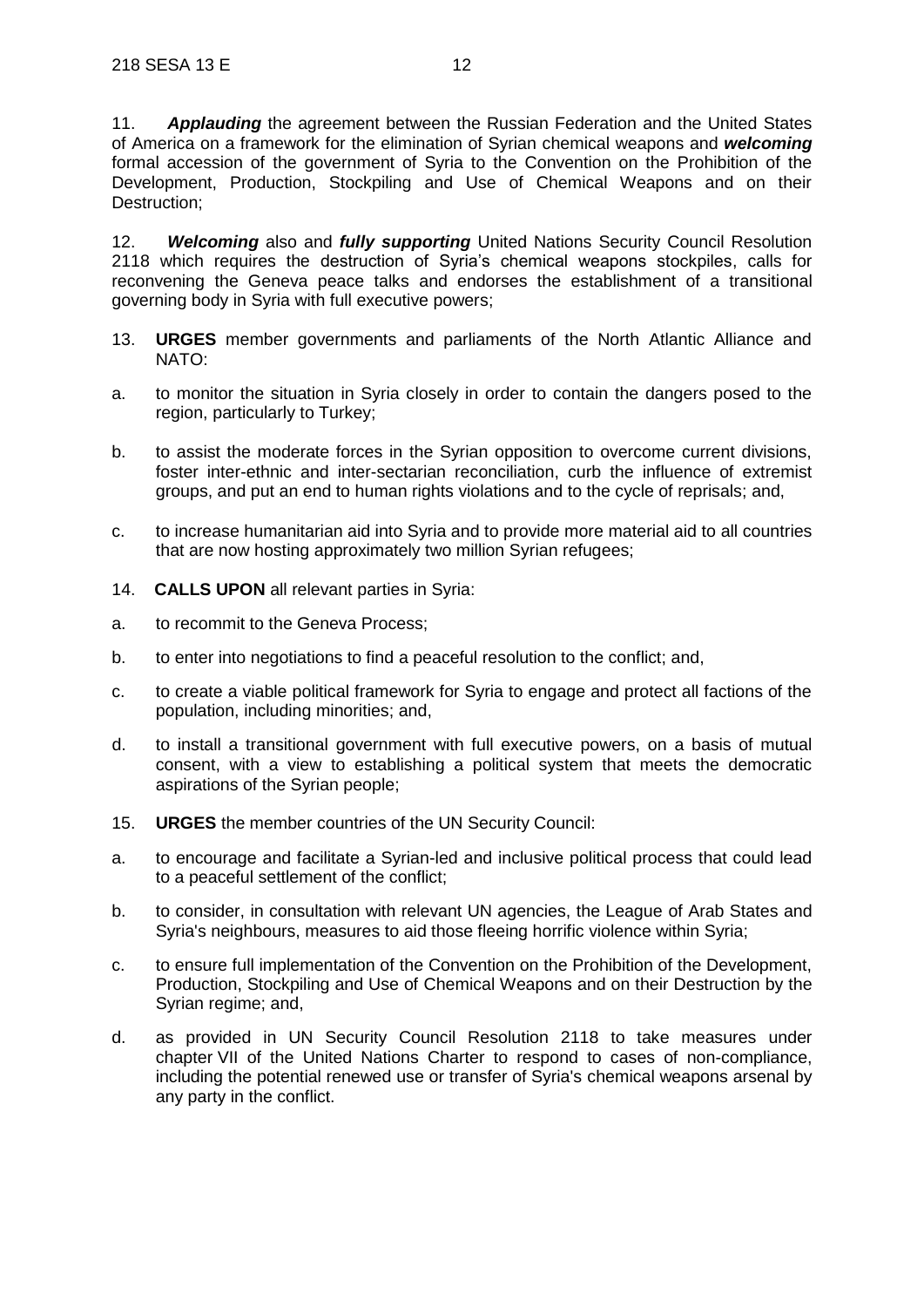on

## **IMPROVING THE SURVIVABILITY OF NATO GROUND FORCES**

The Assembly,

 $\overline{a}$ 

1. *Convinced* that NATO remains pivotal in securing peace, prosperity, and stability in the Euro-Atlantic area;

2. *Commending* the performance and dedication of member states' soldiers who represent the backbone of the Alliance, and *honouring* those who have lost their lives or were physically or mentally injured in support of NATO missions;

3. *Applauding* the contributions of the Alliance's armed forces, government services, families, and volunteer organisations to helping soldiers and veterans recover from physical injuries and rehabilitate from service-related mental injuries;

4. *Affirming* member states' duty and commitment to ensure the best chances for survival in military operations and for recovery and rehabilitation after deployment;

5. *Conscious* that Improvised Explosive Devices (IEDs) remain a severe threat to armed forces and civilians in current and potential operational environments;

6. *Saluting* the significant progress on all aspects of soldier survivability over the last decade, in particular in Counter-IED and combat casualty care; but *recalling* that many lessons needed to be learnt or re-learnt at great cost for the soldier;

7. *Aware* of the challenges of sustaining excellence in survivability in an environment of severe fiscal pressures and declining operational experience, especially after successful transition of security across Afghanistan by the end of 2014;

8. *Underlining* that NATO and its member states have a strong set of institutions in place that maintain and improve survivability;

9. *Highlighting* the decisive contribution of national military trauma registries in monitoring injury care processes to improve soldier survivability, and *recalling* the technical feasibility of a NATO Trauma Registry;

10. **URGES** member governments and parliaments of the North Atlantic Alliance:

- a. to fully embed lessons learnt and best practices regarding soldier survivability, including through NATO standardisation processes;
- b. to better understand the IED threat, fully prepare the armed forces for it, and actively undermine IED networks;
- c. to continue to improve multi-national and national Counter-IED efforts, including the NATO Counter-IED Action Plan;

<sup>\*</sup> presented by the Science and Technology Committee and adopted by the Plenary Assembly on Monday 14 October 2013, Dubrovnik, Croatia.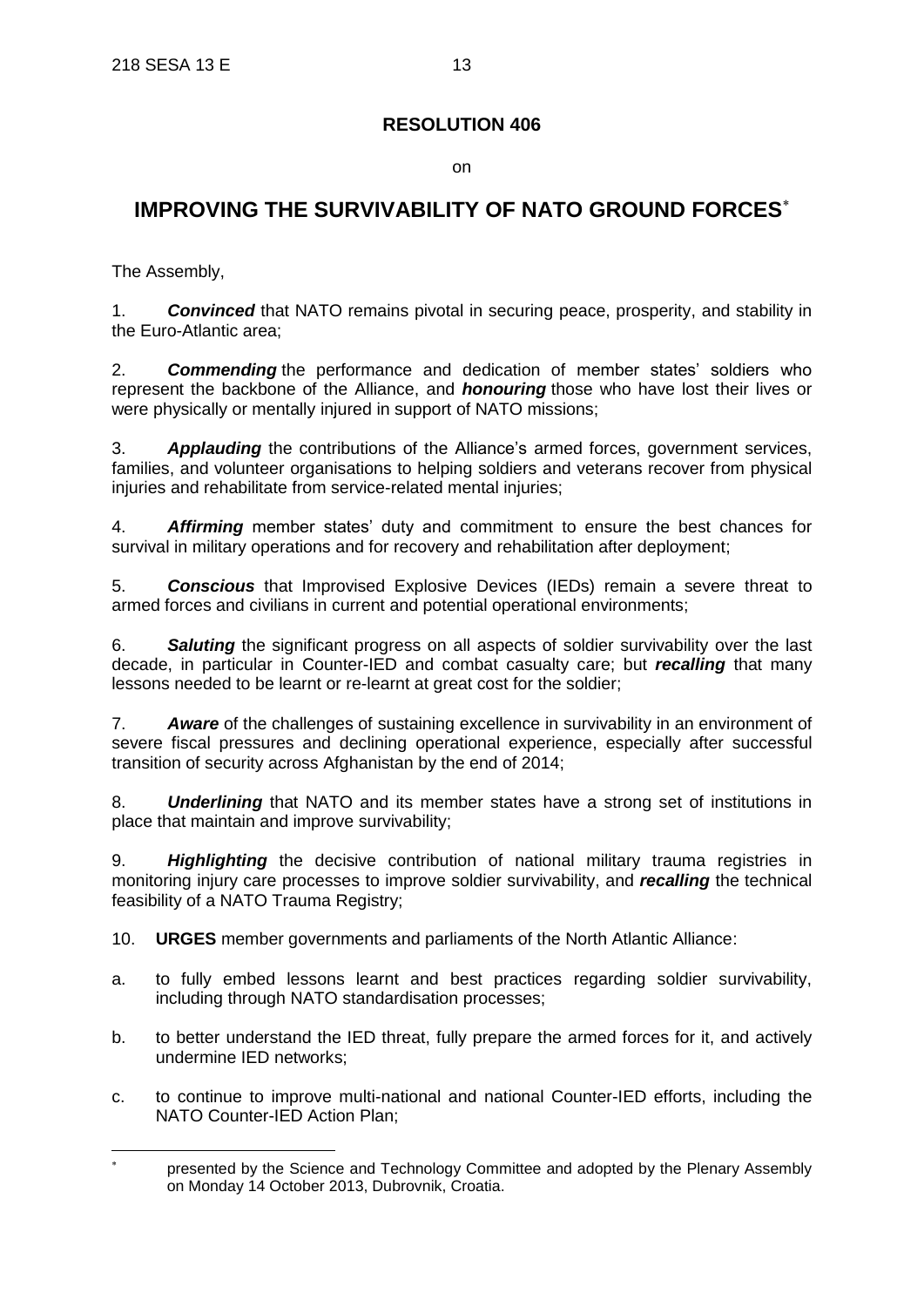- d. to maintain vigilance and imagination in analysing future threat scenarios in order to avoid strategic surprises threatening soldier survivability;
- e. to increase funding for research and development on technological innovations that can improve survivability, and to initiate further research efforts at the NATO Science and Technology Organizations Human Factors and Medicine Panel;
- f. to actively pursue multinational solutions on survivability, including through NATO's Smart Defence and the European Union's Pooling & Sharing initiatives:
- g. to strengthen co-operation with the defence industry and NATO partners in improving survivability;
- h. to continue to provide Allied soldiers with optimal body armour and armoured vehicles meeting the full threat spectrum, in particular the IED threat;
- i. to ensure that female soldiers receive optimal body armour fitting their morphology;
- j. to reduce the weight and increase the configurability of body and vehicle armour while maintaining or improving protection levels;
- k. to maintain the medical skills of soldiers and military personnel through adequate training;
- l. to fully transfer military medical innovations to the civilian setting;
- m. to pursue the establishment of a NATO Trauma Registry;
- n. to adequately fund the care for injured soldiers and veterans after deployment; and,
- o. to intensify studies of early intervention and preventive health programmes to most effectively improve the quality of life of injured soldiers and veterans and mitigate secondary and tertiary effects of their injuries.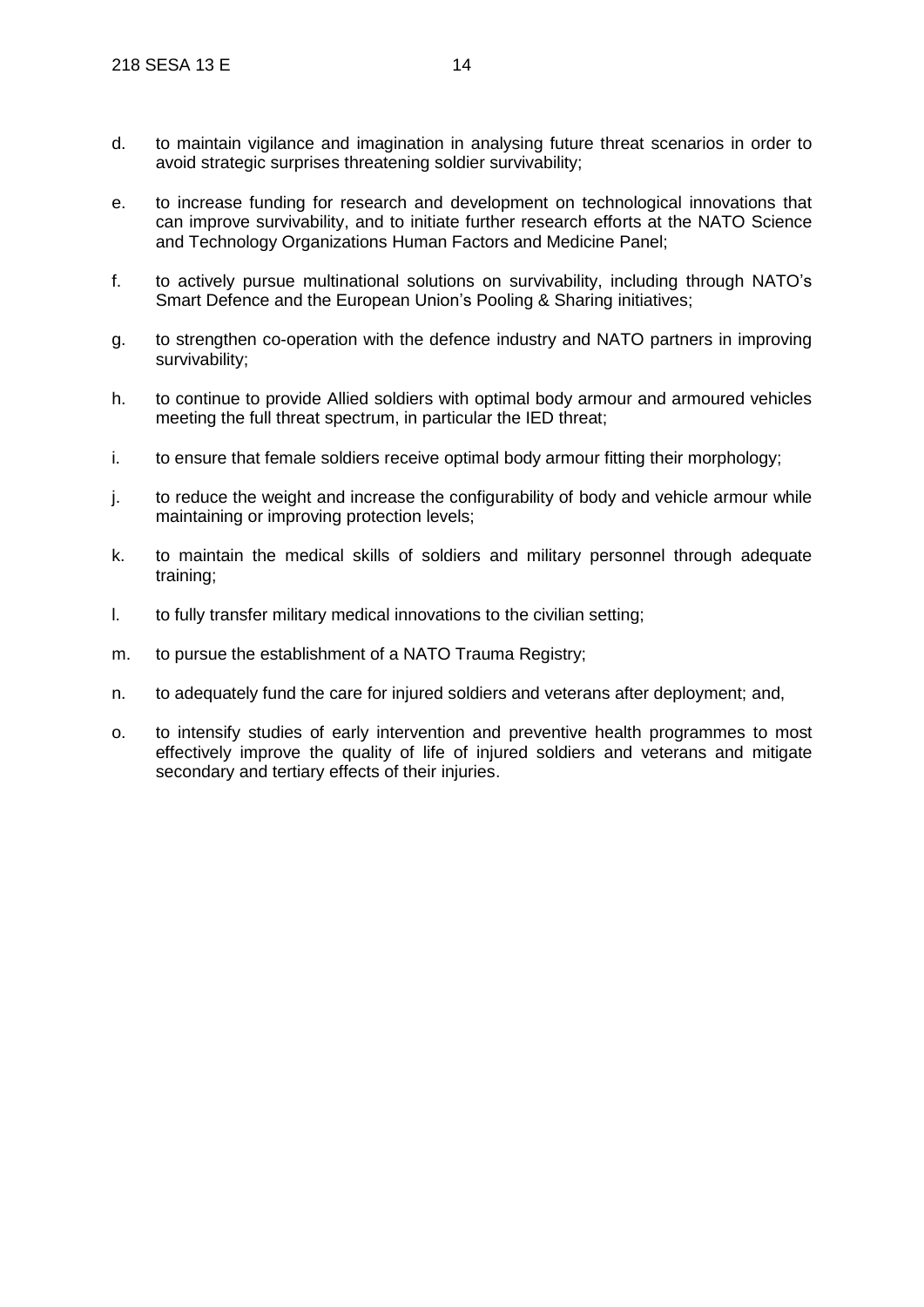on

## **NEW ENERGY IDEAS FOR NATO MILITARIES: BUILDING ACCOUNTABILITY, REDUCING DEMAND, SECURING SUPPLY**

The Assembly,

 $\overline{a}$ 

1. *Acknowledging* that NATO militaries' energy consumption has reached unprecedented levels and that military energy requirements will continue to soar in the years to come;

2. *Recognising* that, in times of austerity, high levels of military energy consumption contribute to undermining the financial solidity of Allies;

3. *Convinced* that current levels of Allies' military energy consumption are unsustainable in the long run;

4. *Concerned* about the negative impact of growing military energy dependence on the security of NATO soldiers and military installations;

5. *Considering* therefore the implementation of new energy ideas for NATO militaries an economic, environmental, and strategic imperative;

6. *Commending* recent efforts by NATO and certain Allies to increase military energy efficiency both at home and in theatre;

*7. Recognising* the successful launch of the NATO Energy Security Centre of Excellence and its great potential to contribute to the military energy efficiency of NATO;

8. *Emphasising* the need to take a much more active approach to developing energy efficiency measures in future NATO operations;

9. *Recalling* the commitment undertaken by Allies at the 2012 Chicago Summit to work towards significantly improving the energy efficiency of their military forces;

10. *Affirming* that NATO's ability to promote new energy ideas among Allies will require active support and collaboration of member states;

11. *Bearing in mind* that NATO can help exchange best practices based on the norms established at national and European levels;

12. *Underlining* that activities aimed at increasing military energy efficiency should revolve around building accountability, reducing demand, and securing supply;

13. *Welcoming* the recent Danish-Lithuanian initiative aimed at strengthening NATO's "Green Defence" dimension;

<sup>\*</sup> presented by the Science and Technology Committee and adopted by the Plenary Assembly on Monday 14 October 2013, Dubrovnik, Croatia.